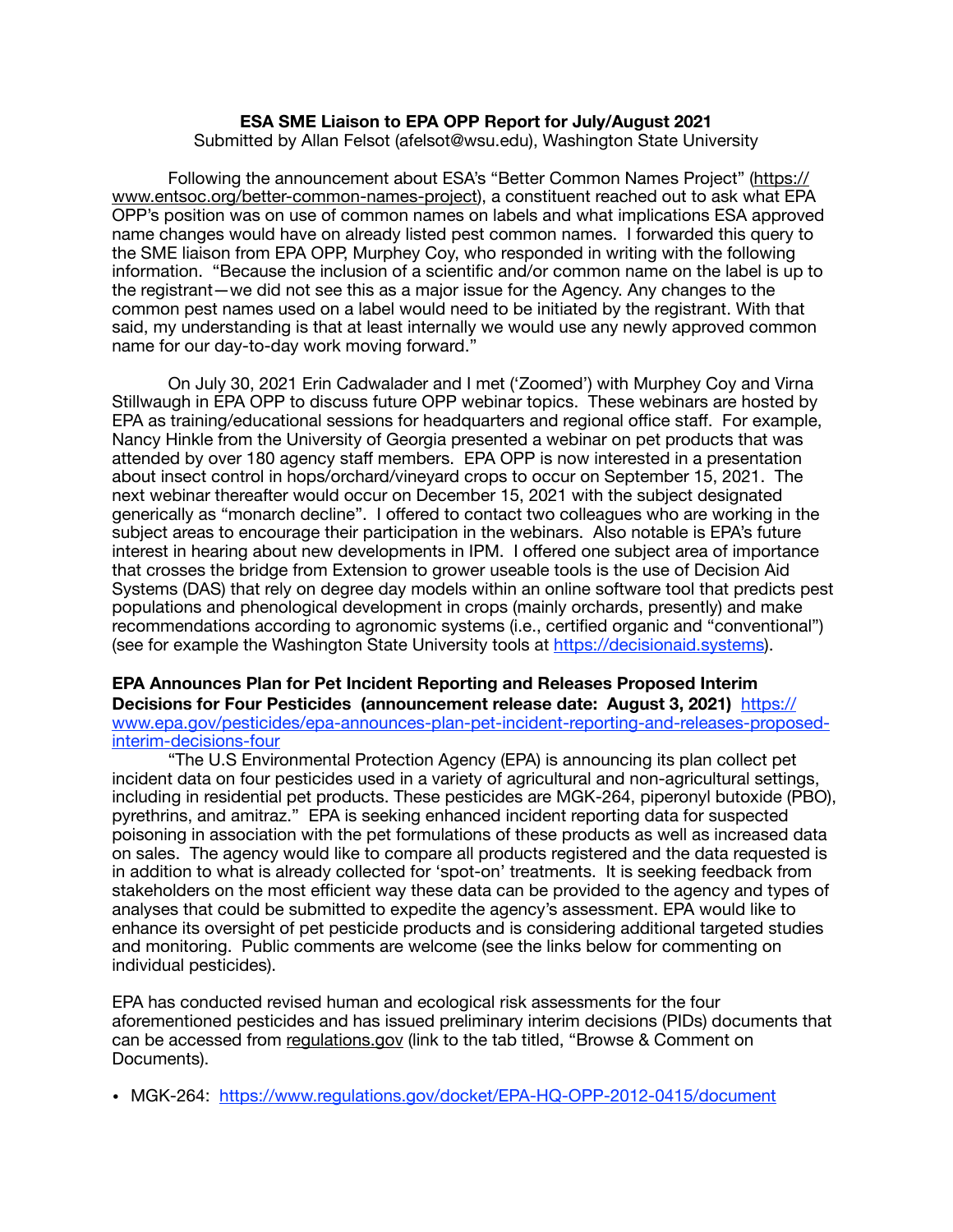- PBO: <https://www.regulations.gov/docket/EPA-HQ-OPP-2010-0498/document>
- Pyrethrins: <https://www.regulations.gov/docket/EPA-HQ-OPP-2011-0885/document>
- Amitraz: <https://www.regulations.gov/docket/EPA-HQ-OPP-2009-1015/document>

Public comments will be accepted for 60 days in the registration review dockets. "After a thorough review of the science and carefully considering scientific peer review and public comments, EPA will proceed with the registration review process for MGK-264, PBO, pyrethrins, and amitraz. The next step in the FIFRA registration review process is the interim decision, which imposes risk mitigation measures necessary to protect human health and the environment."

**EPA Proposes Registration of New Nematicide Active Ingredient (announcement release date: July 23, 2021)** [https://www.epa.gov/pesticides/epa-proposes-registration-new](https://www.epa.gov/pesticides/epa-proposes-registration-new-nematicide-active-ingredient)[nematicide-active-ingredient](https://www.epa.gov/pesticides/epa-proposes-registration-new-nematicide-active-ingredient)

EPA has posted human and ecological risk assessments in [regulations.gov](http://regulations.gov) for a new nematicidal active ingredient with the common name fluazaindolizine. The Dupont (Corteva) formulated product is planned to be sold under the brand name 'Salibro' nematode control and the active ingredient will be branded as Vellozine nematode control. The compound based on recent literature is highly selective for plant parasitic nematodes with nil practical activity against non-parasitic nematodes and insects (tested in *Drosphila*).

"Proposed uses of fluazaindolizine include carrots and cucurbit vegetables and certain fruiting, tuberous, and corm vegetables. Other use sites include certain other crops that will not bear fruit within a year of nematicide application: citrus fruit, stone fruit, tree nuts, and small vine-climbing fruit (except fuzzy kiwi).

The human health and ecological hazard profiles for fluazaindolizine indicate that it is a reduced-risk alternative for all its proposed uses when compared to registered alternatives. Furthermore, the mode of action studies suggest that the biochemical target site is uncommon with other known nematicidal active ingredients. EPA is accepting public comments on the proposed registration decision proposal through docket EPA-HQ-OPP-2020-0065 at www.regulations.gov for 15 days ([https://www.regulations.gov/docket/EPA-HQ-](https://www.regulations.gov/docket/EPA-HQ-OPP-2020-0065/document)[OPP-2020-0065/document\)](https://www.regulations.gov/docket/EPA-HQ-OPP-2020-0065/document).

## **Comment Period Extended for Draft Risk Assessments and Proposed Mitigation Measures for Sulfuryl Fluoride (announcement release date: July 23, 2021)** [https://](https://www.epa.gov/pesticides/comment-period-extended-draft-risk-assessments-and-proposed-mitigation-measures-sulfuryl) [www.epa.gov/pesticides/comment-period-extended-draft-risk-assessments-and-proposed](https://www.epa.gov/pesticides/comment-period-extended-draft-risk-assessments-and-proposed-mitigation-measures-sulfuryl)[mitigation-measures-sulfuryl](https://www.epa.gov/pesticides/comment-period-extended-draft-risk-assessments-and-proposed-mitigation-measures-sulfuryl)

EPA has extended the public comment period for the draft risk assessments and proposed mitigation measures for sulfuryl fluoride. Comments are now due by September 23, 2021 and should be submitted to docket EPA-HQ-OPP-2009-0136 at [www.regulations.gov](http://www.regulations.gov) ([https://www.regulations.gov/docket/EPA-HQ-OPP-2009-0136/document\)](https://www.regulations.gov/docket/EPA-HQ-OPP-2009-0136/document). EPA has also published a risk mitigation document related to re-entry after termiticide fumigation treatment ( Sulfuryl Fluoride Draft Interim Re-Entry Mitigation Measures; [https://www.regulations.gov/](https://www.regulations.gov/document/EPA-HQ-OPP-2009-0136-0105) [document/EPA-HQ-OPP-2009-0136-0105](https://www.regulations.gov/document/EPA-HQ-OPP-2009-0136-0105)). This document was developed in response to Office of Inspector General's (OIG) 2016 report, Additional Measures Can Be Taken to Prevent Deaths and Serious Injuries From Residential Fumigations.

**EPA Awards Over \$3 Million Towards Research to Assess Health and Environmental Impacts of Biotechnology Products (announcement released July 22, 2021)** [https://](https://www.epa.gov/newsreleases/epa-awards-over-3-million-towards-research-assess-health-and-environmental-impacts) [www.epa.gov/newsreleases/epa-awards-over-3-million-towards-research-assess-health-and](https://www.epa.gov/newsreleases/epa-awards-over-3-million-towards-research-assess-health-and-environmental-impacts)[environmental-impacts](https://www.epa.gov/newsreleases/epa-awards-over-3-million-towards-research-assess-health-and-environmental-impacts)

EPA announced funding awarded to five institutions to develop science-based approaches to evaluate the potential human health and environmental impacts of new